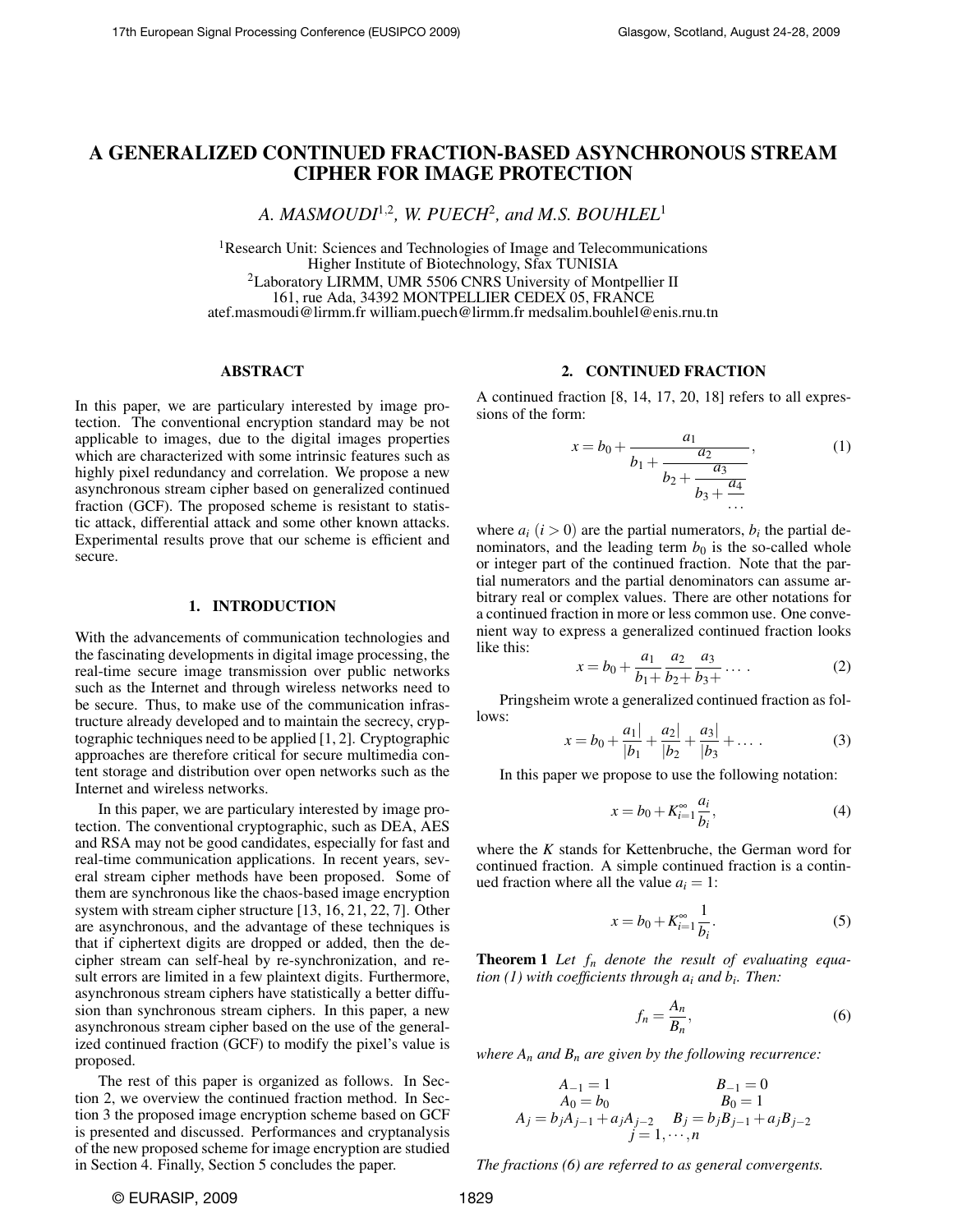Continued Fractions [6] have become used in various areas. For exemple, they have been used for computing rational approximations to real numbers and for solving various well known equations. R. M. Corless, in his paper [10], presents the connection between chaos theory and CF. The process of generating successive fractional parts of a real number is given by a the Gauss map [11] which is a non-linear equation. Gauss presents the following map from  $[0,1)$  to  $[0,1)$ , called Gauss map, to find the CF representation of a real number:

$$
G(x) = \begin{cases} 0 & \text{if } x = 0\\ \frac{1}{x} \text{ mod } 1 & \text{otherwise} \end{cases}
$$
 (7)

The notation "mod 1" means taking the fractional part. The operation of generating the infinite list of CF representation from a real number using Gauss map is a chaotic process. The best general method for evaluating continued fractions seems to be the modified Lentz's method [12]. In detail, the modified Lentz's algorithm is presented in algorithm (1), where *Th* is a threshold related to the floating-point precision.

### Algorithm 1

1: begin 2:  $f_0$  ←  $b_0$ 3: **if**  $(b_0 = 0)$  then<br>4:  $f_0 \leftarrow tinv$  $f_0 \leftarrow tiny$ 5: end if 6:  $C_0 \leftarrow f_0$ 7:  $D_0 \leftarrow 0$ 8: for  $j \leftarrow 1, \cdots n$  do 9:  $D_j \leftarrow b_j + a_j D_{j-1}$ 10: **if**  $(D_j = 0)$  then 11:  $D_j \leftarrow tiny$ 12: **end** if 13:  $C_j \leftarrow b_j + a_j/C_{j-1}$ 14: **if**  $(C_j = 0)$  then 15:  $C_j$  ← *tiny* 16: end if 17:  $D_j \leftarrow 1/D_j$ 18: ∆*<sup>j</sup>* ← *CjD<sup>j</sup>* 19:  $f_j \leftarrow f_{j-1} \Delta_j$ 20: **if**  $(|\Delta_{j-1}| < Th)$  then<br>21: exit exit 22: end if 23: end for 24: end

The algorithm (1) assumes that you can terminate the evaluation of the continued fraction when  $|f_j - f_{j-1}|$  is sufficiently small. There is at present no rigorous analysis of error propagation in Lentz's algorithm. However, empirical tests suggest that it is at least as good as other methods.

### 3. PROPOSED ENCRYPTION SCHEME

Assuming that a gray scale plain image and its corresponding cipher image are represented by  $X = \{X_1, \dots, X_N\}$  and  $Y =$  ${Y_1,\dots, Y_N}$ , respectively. *N* is the number of pixels in both original and encrypted image. Each element of *X* and *Y* is an 8−*bit* value representing the gray level of that pixel.

Algorithm 2

1: begin 2: for  $j \leftarrow 1, \ldots, N$  do 3:  $S \leftarrow 0$ 4: **for**  $\alpha \leftarrow 1, \ldots, k \, \text{div } p \, \textbf{do}$ 5:  $R_{\alpha} \leftarrow K_{i=1}^{p} \frac{Y_{j-p(\alpha-1)+i}+1}{C_{j(\alpha-1)+i}+1}$  $\frac{c_{p(\alpha-1)+i}+1}{i}$ 6:  $S \leftarrow S + R_{\alpha}$ 7: end for 8:  $Y_j \leftarrow X_j \otimes$  ( 5 ∑ *i*=1  $(d_{1,i}d_{2,i}d_{3,i})$  *mod* 256 9: end for 10: end

Let *K* be a key of length *k* bytes  $C_i$ ,  $k = C_1$ ,  $C_2$ ,  $\cdots$ ,  $C_k$ . The unit of encryption is the pixel (1 byte). The proposed encryption scheme consists in the fact that for each pixel of the plain image, the encryption value depends upon the original pixel, the value of the key K, and k pixels previously encrypted. For each pixel  $X_i$  of the original image, we calculate the value of the pixel  $Y_i$  of the encrypted image using the algorithm 2 with  $j \in [1, \dots, N]$  where N is the number of pixels in both original and encrypted image, *k* is the length of the key,  $\alpha \in [1, \dots, k \text{ div } p]$  where p is the number of  $C_i$ and *Y<sup>i</sup>* used to form a generalized continued fraction with the partial numerators are *Y<sup>i</sup>* and the partial denominators are *C<sup>i</sup>* .  $R_{\alpha}$  is the result of evaluation of the continued fraction using the algoritm 1 and *S* is the sum of all  $R_\alpha$ .

The sum *S* is a double value and we choose its first 15 significant digits,  $S = 0.d_1d_2d_3...d_{15}$ . Divide the 15 digits into five integers with each integer consisting of three digits  $(d_{1,i}d_{2,i}d_{3,i})_s, i \in [1 \cdots 5].$ 

Next we propose to calculate the sum of these integers 5

∑ *i*=1  $(d_{1,i}d_{2,i}d_{3,i})$ <sup>s</sup>, do mod 256 operation and do XOR opera-

tion of the generated byte with one byte of pixel  $X_i$  from the original image. Finally, out put the calculation result  $Y_i$  to the encrypted image.

In Section 4, the proposed stream cipher is analyzed using different security measures. These measures include visual test, key sensitivity test, histogram analysis, correlation analysis of adjacent pixels and differential analysis.

#### 4. EXPERIMENTAL ANALYSIS

In this section, we present some security analysis of the proposed image encryption scheme, including the most important ones like key sensitivity test, statistical analysis, and differential analysis [9, 5].

#### 4.1 Visual testing

A number of images are encrypted by the proposed method, and visual test is performed. Three examples are shown in Fig.1 (a), (c) and (e), where each image is in 8-bit grey-level with  $256 \times 256$  pixels. Fig.1 (a) is the Lena plain-image, Fig.1 (c) is a black image with  $128 \times 128$  white bloc and Fig.1 (e) is a medical image. All images were encrypted with the encryption key  $K =$ *A*0*DEACB*6*A*2*B*0401*DB*5*F*076*CC*277*ABC*4*A* expressed in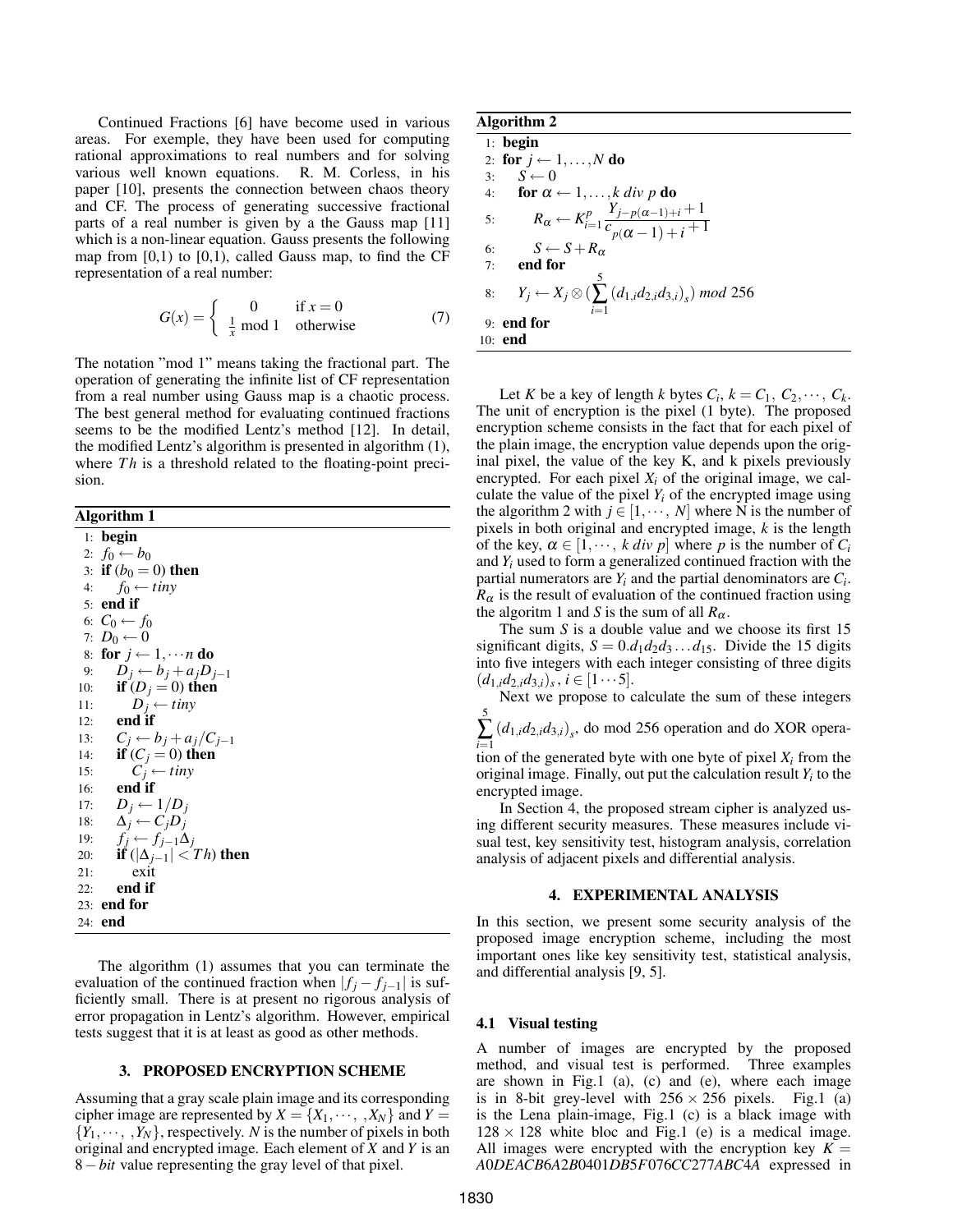hexadecimal format and consists of a 128 bits. By comparing the original and the encrypted images in Fig. 1, there is no visual information observed in the encrypted images. The encrypted images are visual unknowable with a big difference from original images.

The encrypted image should be greatly different from its original form. there are two measures using to quantify the above requirement, noted NPCR and UACI [3, 4].

Let  $C_1(i, j)$  and  $C_2(i, j)$  be the *ith* row and *jth* column pixel of two images  $C_1$  and  $C_2$ . We define a two-dimensional array D, having the same size as C1 and C2.

• NPCR (Number of Pixel Change Rate): The NPCR is used to measure the number of pixels in difference of two images. The NPCR can be defined as

$$
NPCR = \frac{\sum_{i,j} D(i,j)}{W \times H} \times 100\%,\tag{8}
$$

where W and H are the width and height of the image and  $D(i, j)$  is defined as follows:

If  $C_1(i, j) = C_2(i, j)$  then  $D(i, j) = 1$ , otherwise  $D(i, j) = 0.$ 

• UACI(Unified Average Changing Intensity): The UACI measures the average intensity of differences between the two images. The UACI is defined as

$$
UACI = \frac{1}{W \times H} \left[ \sum_{i,j} \frac{|C_1(i,j) - C_2(i,j)|}{255} \right] \times 100\%.
$$
 (9)

It is clear that in order to resist difference attack, the NPCR value should be small enough, and the UACI value should be large enough to a ideal cipher system. Experimental results for NPCR and UACI between original and encrypted image are shown in Table 1.

Table 1: Pixel difference between original and encrypted image

| test item   | test results |
|-------------|--------------|
| <b>NPCR</b> | 0.4150       |
| UACI        | 30.0102      |

### 4.2 Statistical analysis

### a) *Histograms of encrypted images:*

With a statistical analysis [19] of the original and encrypted images, their grey-scale histograms are shown in Fig.2. The standard Lena image of size  $256 \times 256$  and 256 grey levels is employed in this test. It is shown in Fig.2 (a). A  $256 \times 256$  image composed of all black pixels (pixel value 0) is taken an example of homogenous image Fig.2 (e). Fig.2 (d) and Fig.2 (h) show the histograms of two encrypted images which are significantly different from the histograms of the original images (Fig. 2 (b) and Fig. 2 (f) respectively) . From the Figure we can see the uniformity distribution of gray-scale of the encrypted images. Hence, the proposed algorithm does not provide any clue to employ any statistical analysis attack on the encryption image.



Figure 1: Image encryption experimental result:(a) Lena plain-image, (b) encrypted image of (a), (c) black image, (d) encrypted image of (c) , (e) medical image, (f) encrypted image of (e).



Figure 2: Histograms of original images and encrypted images.

#### b) *Correlation of adjacent pixels:*

For an ordinary image, each pixel is usually highly correlated with its adjacent pixels either in horizontal, vertical or diagonal directions. However, the proposed en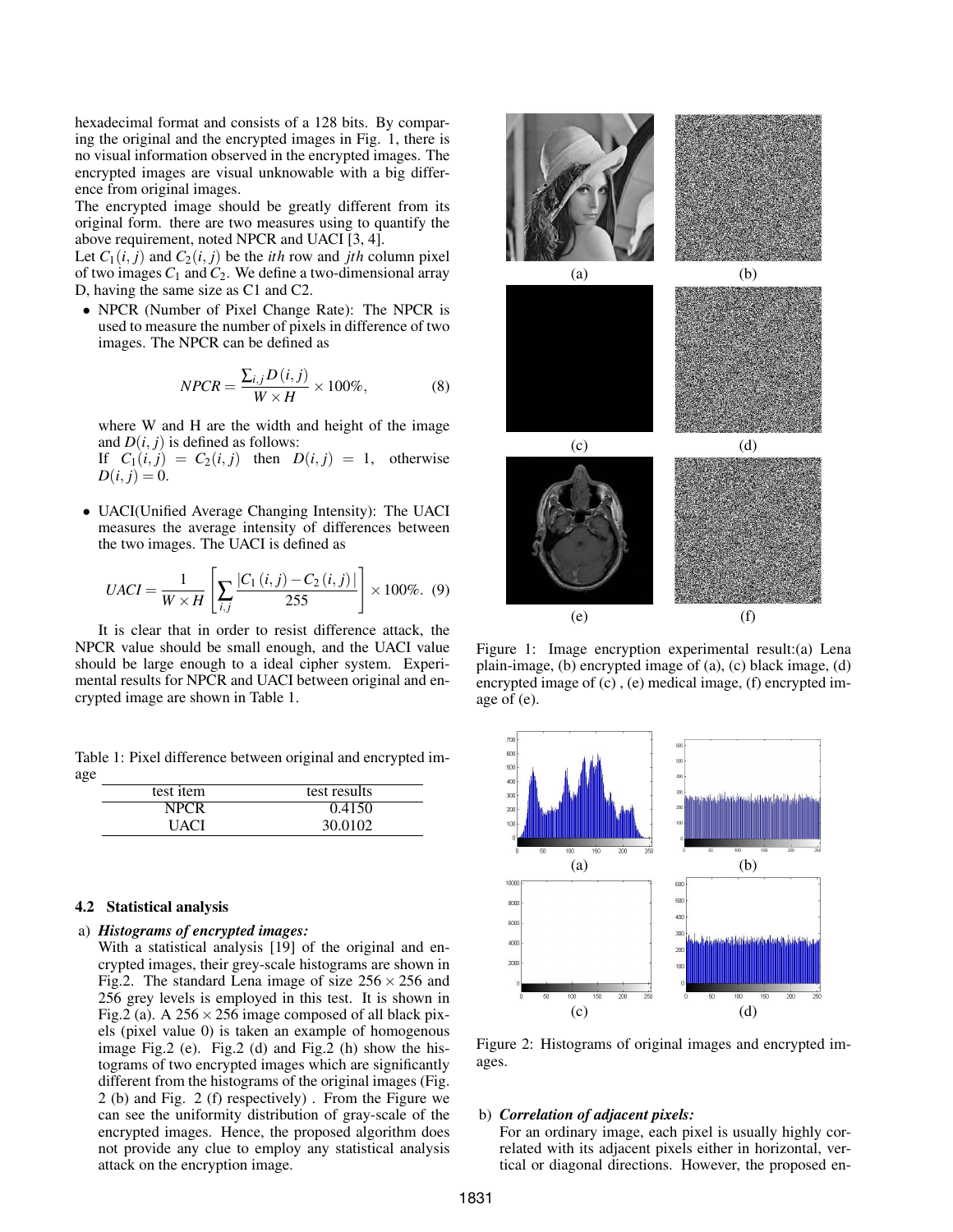cryption scheme should generate a cipher image with low correlation of adjacent pixels [22]. Taking the horizontal correlation as an example, for each pixel of the image, a duplet  $(x_i, y_i)$ , can be found, where yi is the horizontal adjacent pixel of *x<sup>i</sup>* . Obviously, there may be more than one duplet for each pixel, and the horizontal correlation coefficient is computed as Eq.13.

$$
E\left(x\right) = \frac{1}{N} \sum_{i=1}^{N} x_i \tag{10}
$$

$$
D(x) = \frac{1}{N} \sum_{i=1}^{N} (x_i - E(x))^2
$$
 (11)

$$
cov(x, y) = \frac{1}{N} \sum_{i=1}^{N} (x_i - E(x)) (y_i - E(y))
$$
 (12)

$$
\gamma_{xy} = \frac{cov(x, y)}{\sqrt{D(x)}\sqrt{D(y)}}\tag{13}
$$

where N is the total number of duplets  $(x_i, y_i)$  obtained from the image, and  $E(x)$  and  $E(y)$  are the mean values of  $x_i$  and  $y_i$ , respectively. Table 2 shows all the three correlation coefficients of Lena image and those of its encrypted image. Fig. 3 shows the correlation distribution of two horizontally adjacent pixels in the plain-image and that in the ciphered image. These correlation analysis proves that the our encryption algorithm satisfy zero cocorrelation.

Table 2: Correlation coefficients of adjacent pixels in the two images

|            | plain-image | ciphered image |
|------------|-------------|----------------|
| horizontal | 0.9411      | 0.0028         |
| vertical   | 0.9702      | 0.0005         |
| diagonal   | 0.8960      | $-0.0004$      |

### 4.3 Key sensitivity test

According to the basic principle of cryptology, a cryptosystem should be sensitive to the key. Thus, we propose the following tests [15].

a) Assume that a 128-bits ciphering key is used. A typical key sensitivity test has been performed, according to the following steps:

First, a  $256 \times 256$  Lena plain-image is encrypted by using the test key *A*0*DEACB*6*A*2*B*0401*DB*5*F*076*CC*277*ABC*4*A*.

Then, the least significant bit of the key is changed, so that the original key becomes, say *A*0*DEACB*6*A*2*B*0401*DB*5*F*076*CC*277*ABC*4*B* in this example, which is used to encrypt the same image. Finally, the above two ciphered images, encrypted by the two slightly different keys, are compared. The numerical result shown in Table 3 demonstrating that the image encrypted by the first key and the image encrypted by the second key have 99.58% pixels different from each other, although there is only one bit difference in the two keys. Fig. 4 shows the test result.

Correlation of horizontal adjacent two pixels for original image



Pixel gray value on location (x,y) (a)

Correlation of horizontal adjacent two pixels for encrypted image



Pixel gray value on location (x,y) (b)

Figure 3: Correlations of two horizontally adjacent pixels in the plain-image and in the cipher-image: (a) correlation analysis of plain-image, (b) correlation analysis of cipherimage.



Figure 4: Key sensitivity test 1: a) Encrypted image with key = *A*0*DEACB*6*A*2*B*0401*DB*5*F*076*CC*277*ABC*4*B*, b) Difference between the two encrypted images (a) and Fig. 1.b.

Table 3: Pixel difference between image encrypted by keys with 1-bit difference

| test item   | test results |  |
|-------------|--------------|--|
| <b>NPCR</b> | 0.4120       |  |
| UACI        | 33.4578      |  |

b) In addition, to testing with slightly different encryption keys, decryption using key with only 1-bit difference is also performed. Fig. 5 clearly shows that the image encrypted by the key *A*0*DEACB*6*A*2*B*0401*DB*5*F*076*CC*277*ABC*4*A* is not correctly decrypted by using the key *A*0*DEACB*6*A*2*B*0401*DB*5*F*076*CC*277*ABC*4*B* there,